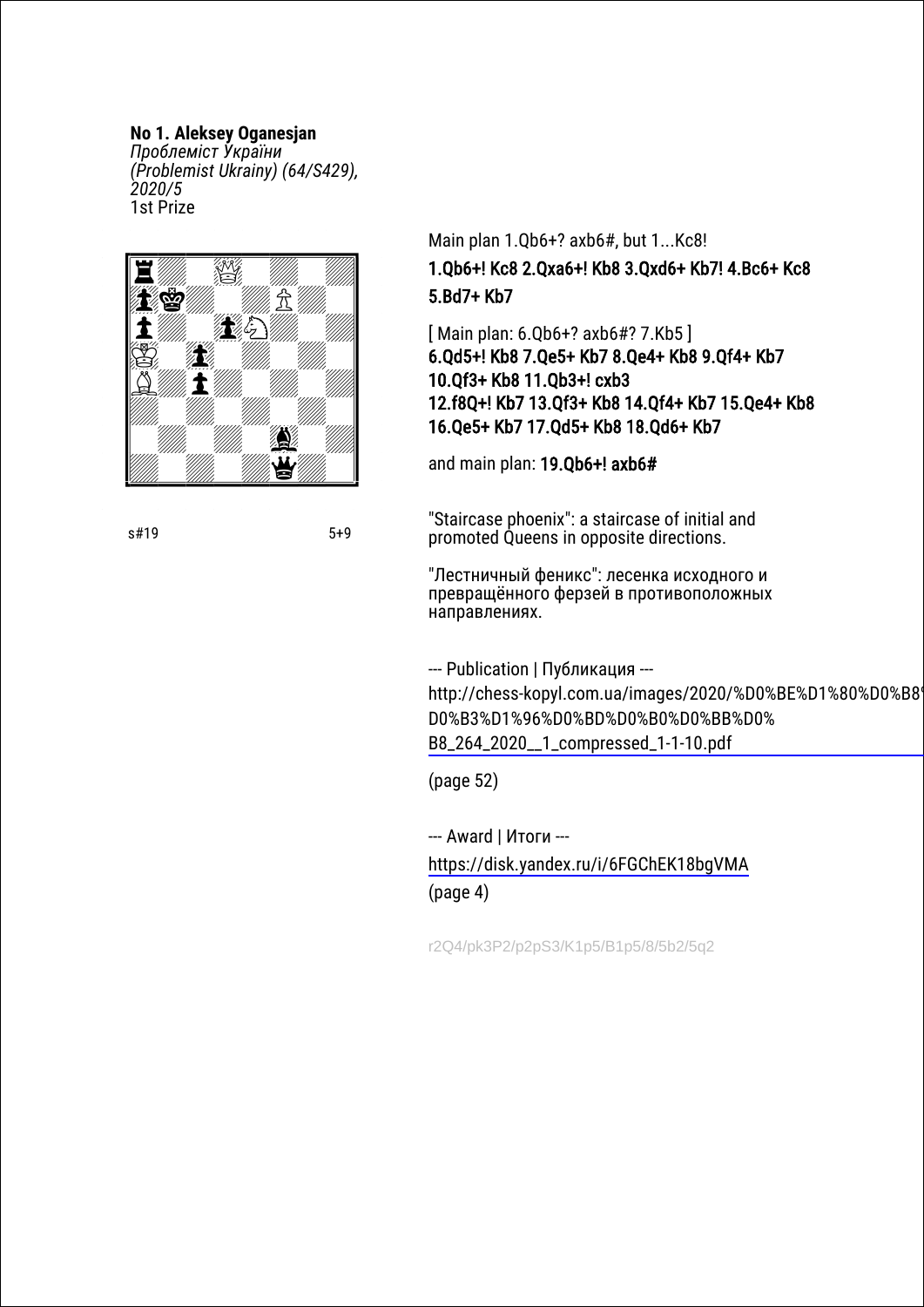### **No 2. Aleksey Oganesjan**

*Belyakin-100 MT, 2021* 1st-2nd Prize



s#9 10+12

1.Qb8+? Rxb8 2.axb8B – 3.Be5 – 4.Rxg8+ Bxg8#, but 2...Sxb5! 3.Be5 Sd4+! 4.Bxd4 cxd4!

1.Rxa3? (2.Qxb8+ and etc.) 1...b1B! 2.Qb8+ Rxb8 3.axb8B Bf5+! 4.Ke5

Main plan 1.Qe5? 0-0-0 3.Bb7+ Kxb7 4.a8Q+ Rxa8 5.Rxb6+ Kc8 6.Qxc5+ Bxc5!

1.e4!  $(2.e5 \sim 3.Rxq8+ Bxq8\#)$  1...fxe3 e.p.

[ 1...Sxb5 2.e5 Sxc7(d4)#, 1...b1Q/B 2.e5 Q/Bf5# ]

#### and main plan: 2.Qe5! 0-0-0 3.Bb7+ Kxb7 4.a8Q+! Rxa8 5.Rxb6+ Kc8 6.Qxc5+ Kd8 7.Qc7+ Ke8 8.Qe5! ~ 9.Rxg8+ Bxg8#

Logical uncastling combined with Valladao. Additionally: "false main plan" (1.Qb8+?) and "false foreplan" (1.Rxa3?).

Логическая разрокировка в сочетании с Валладао. Дополнительно: "мнимый главный план" (1.Qb8+?) и 'мнимый предварительный план" (1.Rxa3?).

--- Publication | Публикация ---

http://selivanov.world/upload/ [medialibrary/44d/44dbbef2790e6fb186b003323fd33e4d](http://selivanov.world/upload/medialibrary/44d/44dbbef2790e6fb186b003323fd33e4d.pdf) .pdf

r3k1sR/P1QSp2b/Rp2K1p1/1SpB2P1/5p2/s7/1p2Pb2/8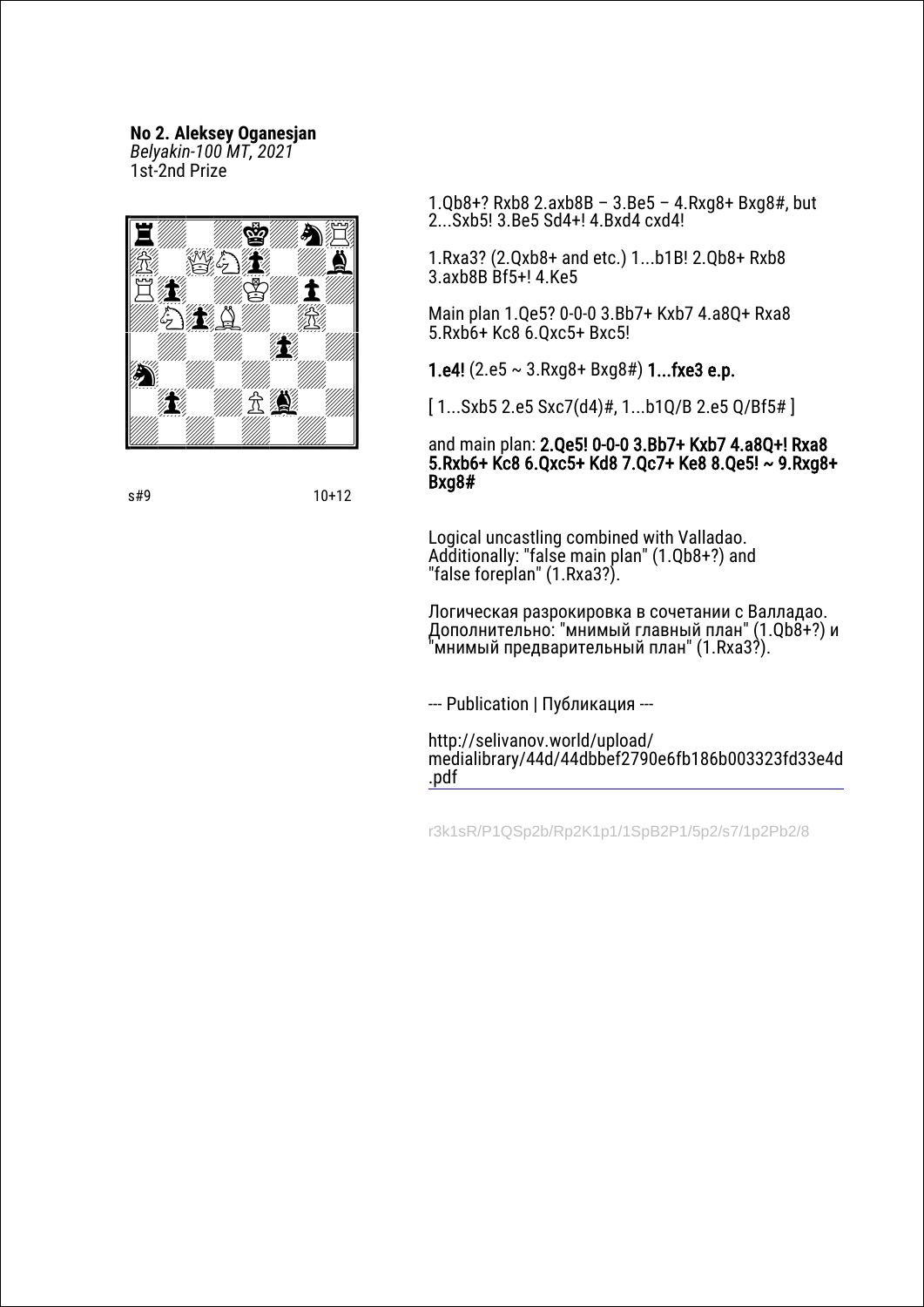# **No 3. Aleksey Oganesjan**

*feenschach (244/12411), 2021*



s#11 11+5

Main plan: 1.Qh3+? Bf5 2.d7+ Bxd7 3.Qh8+ Be8 4.Qg8 – 5.Qe6+ Bd7 6.Qc6+ Bxc6 7.b7+ Bxb7#, but 4...c1R! 5.Qe6+ Bd7 6.Qc6+ Rxc6!

#### 1.Rg8+! Bxg8 2.Qg1! (3.Qg4+ and etc) 2...c1R! 3.Qxc1+ Bc4 4.Qc2!

#### I) 4...exd2 5.Qa4!!

 $(5.0f5 + ?$  Be6 6.d7+ Bxd7 7.0f8+ Be8 8.0q8 d1R! 9.Qe6+ Rd7!, but not 8...d1Q? 9.Qe6+ Qd7 10.Qc6+ Qc7 11.Qb7+ Qxb7# ] 5...Ba2(b3,f7,g8) 6.Qg4+ Be6 7.d7+ Bxd7 8.Qg8+ Be8 9.Qe6+ Bd7 10.Qc6+ Bxc6 11.b7+ Bxb7#

II) 4...a2 5.Qf5+!

[ 5.Qa4? a1R! 6.Qa6+ Rxa6! ] 5...Be6 6.d7+ Bxd7 7.Qf8+ Be8 8.Qg8 ~ 9.Qe6+ Bd7 10.Qc6+ Bxc6 11.b7+ Bxb7#

Logical problem with three promotions in Rook as refutations of tries on different moves. Dual avoidance in choice of play on 5th move. Unexpected unpinning of Bishop (5.Qa4!!) that gives him 11 squares at once.

Логическая задача с тремя превращениями в ладью как опровержениями ложных следов на разных ходах. Дополнительно – антидуальный выбор игры на 5-м ходу. Неожиданное развязывание слона (5.Qa4!!), дающее в

его распоряжение разом 11 полей.

--- Publication | Публикация ---

feenschach, No 12411 (II-IV/2021)

--- Award | Итоги ---

Not ready | Не подведены

KSk5/P3P2b/1P1P4/8/8/p3pP2/2pP3B/5QR1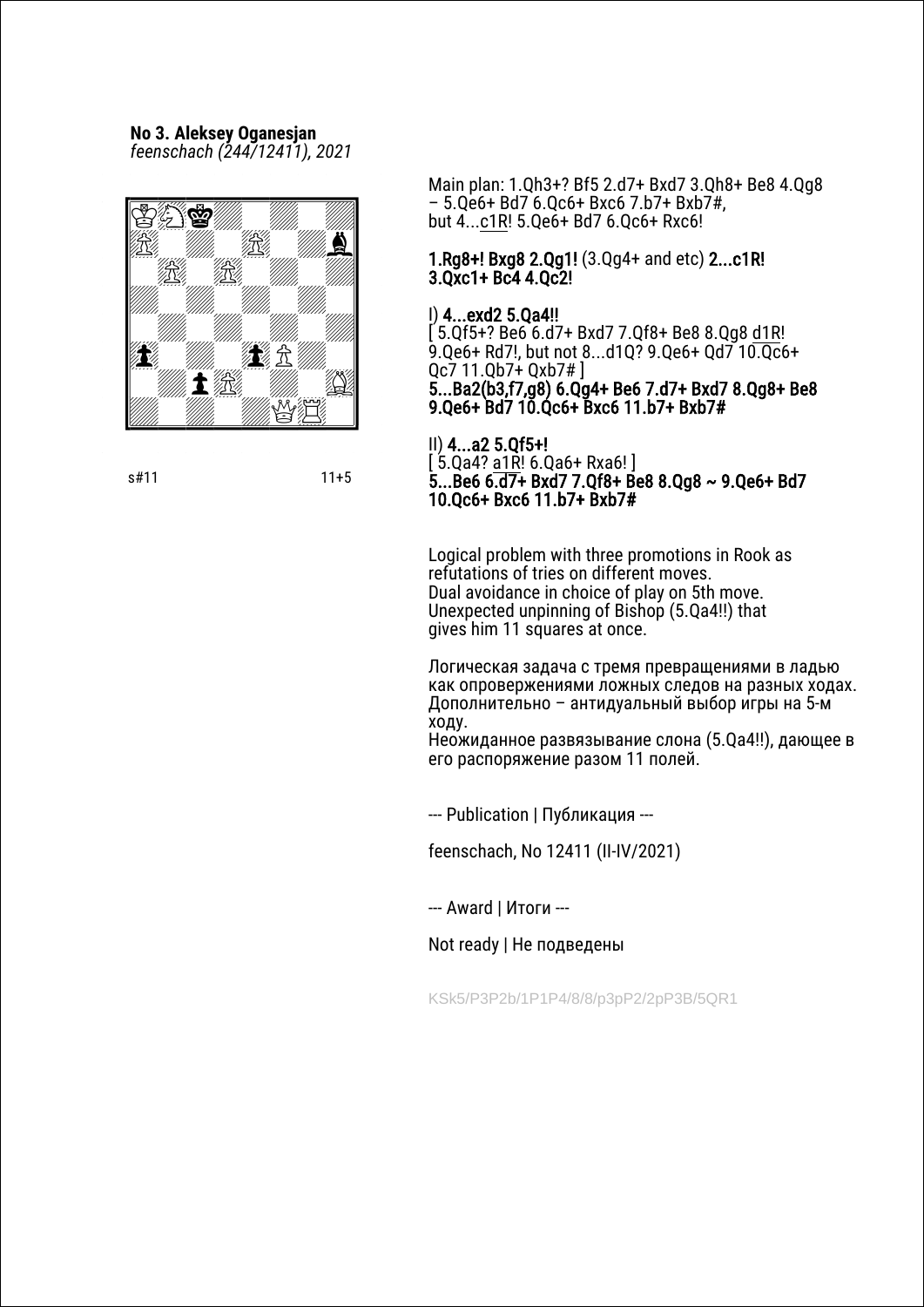#### **No 4. Aleksey Oganesjan**

*8th FIDE World Cup (F27), 2020* 4th HM



s#7 7+7

Main plan I: 1.bxa4? Q~/B~ 2.b7+ Ka7 3.b8Q+ Ka6 4.Qb5+ Ka7 5.Qb7+ Qxb7#, 1...Qd5!

Main plan II: 1.Bd2? Q~/B~ 2.b7+ Ka7 3.b8Q+ Ka6 4.Qb7+ Ka5 5.Qxb4+ Ka6 6.Qb7+ Qxb7#, 1...Qe4!

#### 1.Qd4!! – 2.b7+ Qxb7#

I) 1...e4

h1-a8 is closed,Qd5 is impossible. So main plan I 2.bxa4! Q~/B~ 3.Qxe4+! Qxe4 4.b7+ Ka7 5.b8Q+ Ka6 6.Qb5+ Ka7 7.Qb7+ Qxb7#

II) 1...exd4

4th rank is closed,Qe4 is useless. So main plan II 2.Bd2! Q~/B~ 3.b7+ Ka7 4.b8Q+ Ka6 5.Qb7+ Ka5 6.Qxb4+ Ka6 7.Qb7+ Qxb7#

Logical problem with two variations in each of which one of two related main plans succeeds against the backdrop of Queen's phoenix.

Логическая задача с двумя вариантами, в каждом из которых проходит один из двух похожих главных планов на фоне феникса белого ферзя.

--- Publication | Публикация ---

[https://www.wfcc.ch/wp-content/uploads/F-8FIDECUP-](https://www.wfcc.ch/wp-content/uploads/F-8FIDECUP-Final.pdf)Final.pdf

k1KR4/8/1P6/4p3/pp6/1P2P3/7p/2BQ2bq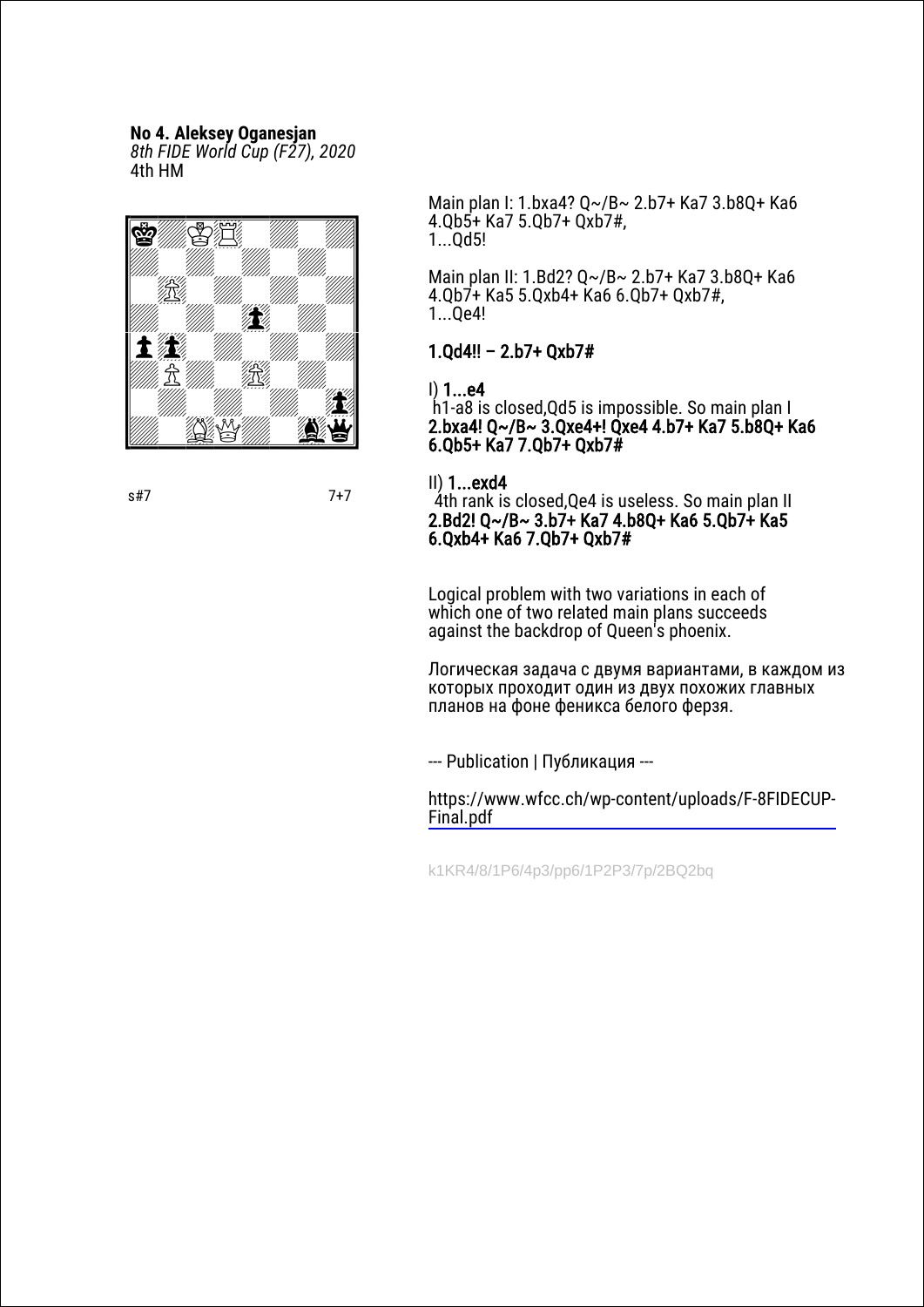**No 5. Aleksey Oganesjan**

*KoBulChess (1015), 2019/12/30* 2nd Prize



s#6 14+4

Main plan: 1.Qe4+? d5 (Bxe4#??)

1.Sd4+? cxd4 2.c4 Kc5! (d3?)

- 1.Sb4+? cxb4 2.c4 bxa3! (b3?) 3.c5 pat
- 1.Se1? c4 2.Sd3 cxd3 3.c4 d2 4.c5 d1Q/R! (d1B/S?)

#### 1.Sa1!! c4 2.Sb3 cxb3 3.c4 bxa2/b2 4.c5 a1~/b1~ 5.Qe4+! d5 6.cxd6+ e.p. Bxe4#

[ 1.Qe2? zz d5 2.Bxd5+! Kxd5 3.Rh5+! Bxh5(f5) 4.c4+ Kc6 5.Qf3(e4)+ BxQ#, 1...d6! 2.Bc4 Be8! (2…d5? 3.Bxd5+ and etc, s#6) ]

Unusual problem. At the beginning, the main plan is unlucky in view of two obstacles (a pin of Bishop and 1…d5). In the foreplan (movement of Pc3 to c5), White does not eliminate either of these two obstacles (!!) - and nevertheless after that White starts to execute the main plan! But after its former "refutation" (d7-d5) it turns out that now a moved on c5 White Pawn eliminates both of these obstacles at once via en-passant capture so thereby the main plan succeeds! The content is supplemented by three thematic tries with a choice of Knight sacrifice on 4 different squares.

Необычная задача. Вначале главный план не проходит из-за двух препятствий (связки слона и 1…d5). После предварительного плана (перевод пешки с3 на с5) белые, не устранив ни одно из этих препятствий (!!), тем не менее начинают выполнять главный план! Однако после его прежнего «опровержения» (d7-d5) выясняется, что переведённая на с5 белая пешка, совершая взятие на проходе, устраняет разом оба этих препятствия - и главный план всё-таки проходит!

Содержание дополнено выбором жертвы коня на четырех разных полях.

--- Publication | Публикация ---

KoBulChess, No 1015

[http://kobulchess.com/en/problems/originals-2019/](http://kobulchess.com/en/problems/originals-2019/ 1333-aleksey-oganesjan-selfmate.html) 1333 aleksey-oganesjan-selfmate.html

--- Award | Итоги ---

[http://chess-kopyl.com.ua/images/2022/](http://chess-kopyl.com.ua/images/2022/KobulChess_2019_Award-_s_n.pdf) KobulChess\_2019\_Award-\_s\_n.pdf 2S1Q1B1/R2p4/P1k3bR/2p5/P7/P1P5/P1S4P/6BK